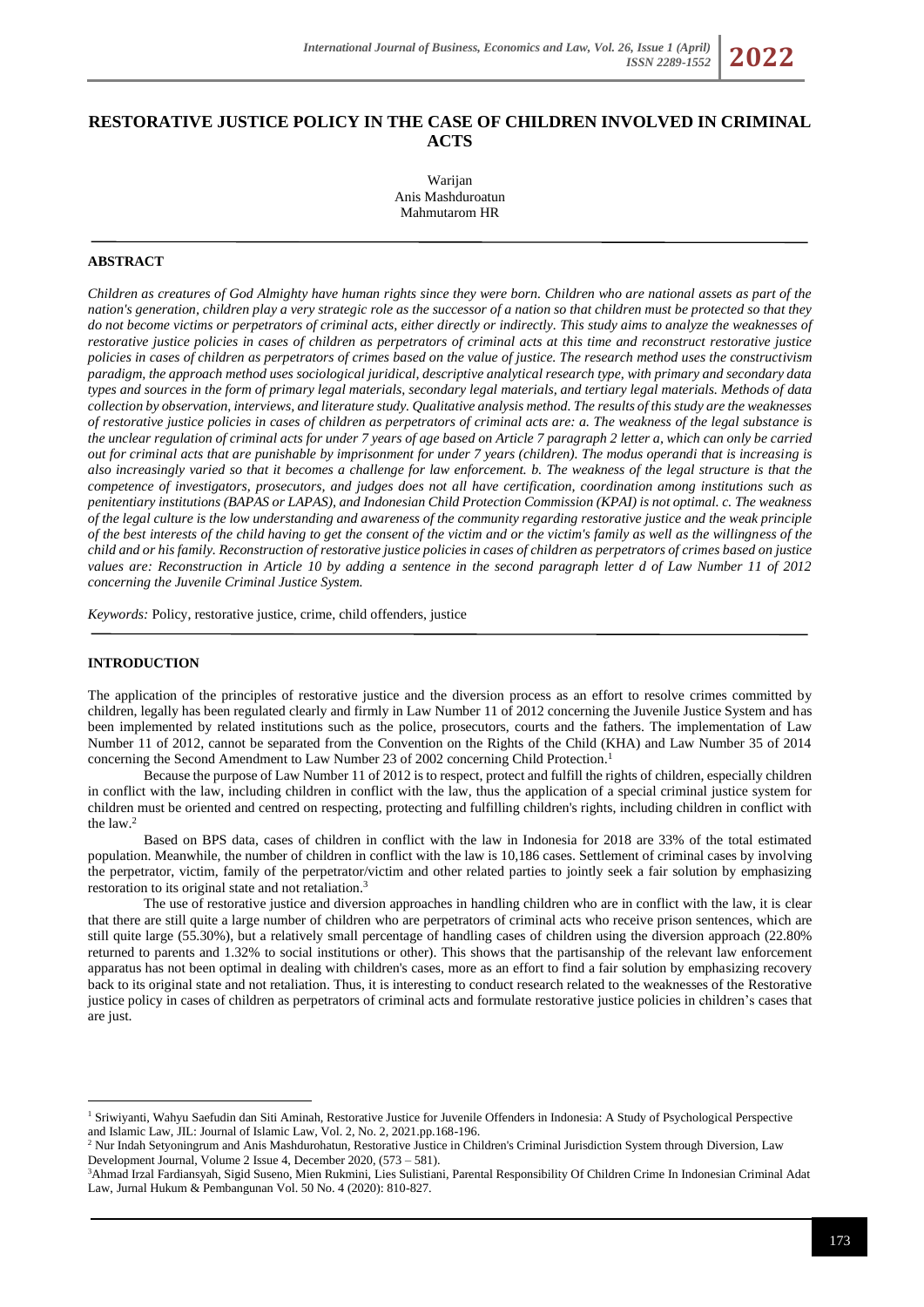

#### **RESEARCH METHOD**

Constructivism paradigm, a paradigm that views that the science of law is only dealing with laws and regulations. Law as something that must be applied, and more likely not to question the value of justice and its usefulness for society. The study of law and its enforcement only revolves around what is right and what is not right, what is wrong and what is not wrong and other forms that are more prescriptive. The research approach used in this research is sociological legal research<sup>4</sup> or commonly called sociological juridical research. In this study, law is conceptualized as an empirical phenomenon that can be observed in real life. The types of data used are primary and secondary data. <sup>5</sup>To obtain primary data, the researcher refers to data or facts and legal cases obtained directly through research in the field, including information from respondents related to the object of research and practice that can be seen and relates to the object of research. secondary is done by means of literature study. This secondary data is useful as a theoretical basis to underlie the analysis of the main problems in this study. The data analysis method used is qualitative analysis, namely by paying attention to the facts that exist in field practice which are then compared with the descriptions obtained from the literature study. From this analysis, it can be seen the effectiveness of the legal system that is educative.<sup>6</sup>

#### **RESEARCH RESULTS AND DISCUSSION**

The relationship between the three elements of the legal system itself is powerless, like mechanical work. Structure is like a machine, substance is what machines do and produce, while legal culture is anything or anyone who decides to turn on and turn off the machine and decides how the machine is used. Associated with the legal system in Indonesia, Friedman's theory can be used as a benchmark in measuring the law enforcement process in Indonesia. The police are part of the structure along with the organs of prosecutors, judges, advocates, and prisons. The interaction between these components of law enforcement determines the strength of the legal structure. However, the enforcement of the law is not only determined by the strength of the structure but is also related to the legal culture in society. However, until now the three elements as stated by Friedman have not been implemented properly, especially in the legal structure and legal culture. <sup>7</sup>For example, in the legal structure, members of the police who are expected to become drug catchers, the police themselves are involved in drug networks. Unlike the prosecutors, until now it is still very difficult to find prosecutors who are truly honest in solving cases.  $8$ 

#### **Weaknesses in Legal Aspect**

Children as creatures of God Almighty have human rights since they were born. Children who are national assets as part of the nation's generation, children play a very strategic role as the successor of a nation so that children must be protected so that they do not become victims or perpetrators of criminal acts, either directly or indirectly. This form of protection is contained in law number 4 of 1979 on child welfare, law number 3 of 1997 on juvenile courts, and law number 23 of 2002 on child protection. There are two things that form the basis of thought in the implementation of the criminal justice process for children, namely: 1. That children who commit crimes (crimes) are not seen as criminals (criminals), but must be seen as people who need help. 2. The juridical approach to children should prioritize a persuasive-educational approach and a psychological-psychological approach, namely as far as possible avoiding legal processes that are solely punishing, mentally degrading, and discouraging and avoiding stigmatization processes that can hinder the process of maturity development. and reasonable independence. There are urgent problems that must be solved when talking about the procedures applied to children who commit crimes with the obligation to implement procedures that lead to the good of the child. Such questions must be answered, because according to the law, people who commit crimes must be punished, while when talking about something that is best for children, the key word is nonpunishment. Children as perpetrators of criminal acts who are in juvenile criminal justice must receive protection of their rights, where in essence children cannot protect themselves from various kinds of actions that cause mental, physical and social losses in various fields of life and livelihood. Children must be assisted by others in protecting themselves considering the situation and conditions, especially in the implementation of criminal justice for children who are foreign to themselves.

Children need to be protected from errors in the application of laws and regulations that are applied to themselves, which cause mental, physical, and social harm. Article 7 of the Child Criminal Justice System Law explains that the implementation of diversion at the level of investigation, prosecution and examination of children's cases in a district court must strive for diversion. The diversion as referred to in paragraph (1) is carried out in the case of a criminal act being committed; threatened with imprisonment under 7 years and is not a repetition of a crime. However, in practice the diversion requirements are not met. The Indonesian Police, which is part of the criminal justice subsystem, is obliged to seek the settlement of cases of children as perpetrators of criminal acts through diversion, but in practice there are still obstacles that occur related to the implementation of diversion at the investigation level, namely the lack of synchronization of understanding from law enforcement officers (APH) in the process of investigating children, where in the Indonesian National Police itself there is no technical guidance specifically in the diversion process, including the functions of institutions such as penitentiary (BAPAS or LAPAS), and Indonesia Child Protection Commission (KPAI) which are still not optimal in handling children in conflict with the law (ABH). Child protection activities have at least two aspects, the first is related to policies and laws and regulations governing the protection of children's rights and the second aspect concerns the implementation of these policies and regulations. Restorative justice Law no. 11 of 2012 as a regulation that regulates juvenile justice is the answer to the weakness of the previous law governing juvenile justice, namely

<sup>4</sup> Sukarmi, Anis Mashdurohatun, and Denny Suwondo, Impact of Traffic Congestion on Economic Welfare of Semarang City Community, Journal of Xidian University, Volume 16, Issue 2, 2022,pp.569-579.

<sup>&</sup>lt;sup>5</sup> Anis Mashdurohatun, Adhi Budi Susilo, Bambang Tri Bawono Copyright Protection Towards The Society 5.0, Journal Of Southwest Jiaotong University / Vol.56 No.2 Apr. 2021.

<sup>6</sup> Ediwarman "Monograf Metodologi Penelitian Hukum (Panduan Penulisan Tesis dan Disertasi)" Medan,2014.pp. 96.

<sup>7</sup> Ahmad Ali. 2008. Menguak Tabir Hukum (Suatu Kajian Filosofis dan Sosiologis), Makasar: Universitas Hassanudin.p.180.

<sup>8</sup> Lawrence M. Friedman, *The Legal System: A Social Science Perspective*, New York[: Russell Sage Foundation,](https://en.wikipedia.org/wiki/Russell_Sage_Foundation) 1975.p.78.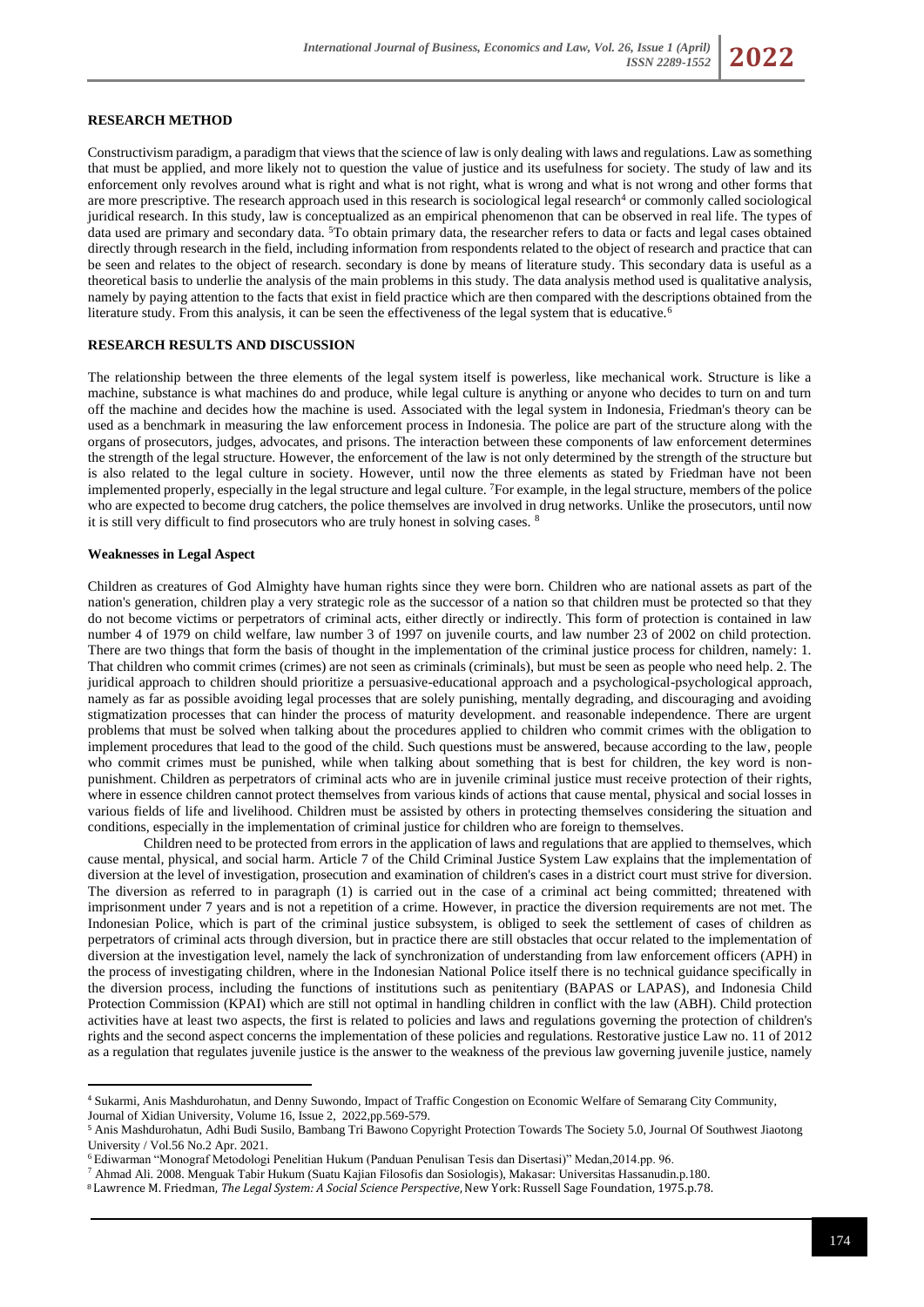Law no. 3 of 1997. The regulation of this Act also still has gaps that become weaknesses in providing protection for children, especially in this case in regulating restorative justice. The presence of laws and regulations regarding children gives a new breath to the nation's attention to the next generation.<sup>9</sup>

One of them with the birth of Law no. 3 of 1997 concerning the Juvenile Court on January 3, 1997 as a better and adequate legal instrument in carrying out guidance and providing protection for children. Along with the development of an increasingly modern era, the regulation of legal protection is regulated in Law no. 3 of 1997 concerning Juvenile Court is no longer in accordance with the development and legal needs of the community because it has not comprehensively provided protection to children in conflict with the law. The criminal justice system that is carried out in this law begins the settlement of children's cases from the level of investigation to the stage of completing the criminal procedure. The difference between these two laws and regulations, especially in implementing restorative justice, needs to be considered. As for the things as follows: Approach to Justice Restorative Justice Recovery is the main goal of this concept which is very contrary to retributive justice which has been adopted so far in the imposition of punishment for perpetrators of criminal acts, especially child crimes. This concept was born in Law no. 11 of 2012 to provide space in resolving children's cases by involving all interested parties such as the families of the perpetrators and victims, as well as other parties who emphasize recovery back to their original state. The Juvenile Criminal Justice System requires that all processes in the system, starting from the investigation to the stage of mentoring after serving a criminal period, prioritize a restorative justice approach. Law No. 3 of 1997 concerning Juvenile Court does not apply the concept of restorative justice. The involvement of 198 parents and guardians of the perpetrators and victims as well as other parties such as the community has very little role to play in resolving the child's case. One of the participations of parents or guardians of the perpetrators and victims is seen in the trial of children's cases, but the restorative justice approach is only a form of fulfilling the child's right to remain accompanied during the juvenile justice process, that the retributive system is still very strong in this law, namely to retaliate against child delinquency. The unclear regulation of criminal acts under 7 years of age based on Article 7 paragraph 2 letter a, can only be carried out for criminal acts that are punishable by imprisonment for under 7 and seven years. Crimes under 7 and seven years old should be listed by the legislator so that there is clarity in their arrangement. Elucidation of Article 9 states that criminal acts that are threatened with imprisonment of more than 7 and seven years are classified as serious crimes such as premeditated murder, terrorism, rape, and others. Crimes committed by children are almost the same as crimes committed by adults, so it is necessary to clearly distinguish appropriate crimes. The modus operandi, which is increasingly widespread, is also increasingly varied so that it becomes a challenge for law enforcement, especially if the crime is committed by a child. If it is not stated clearly, it will be a challenge for law enforcement officials to carry out a settlement.

#### **Weaknesses in Aspects of Legal Structure**

The competencies of investigators, prosecutors, and judges are not all certified. In the National Police, not all child investigators have a decree (Skep) as child investigators and are still general investigators. The functions of penitentiary institutions such as BAPAS, LAPAS, and Indonesia Child Protection Commission (KPAI) have not been optimal in terms of coordination (less proactive), not all districts in Central Java have LAPAS (Temporary Child Placement Institutions) so that detentions are still carried out in the detention center of each Resort Police (Polres). This includes the KPAI office only at the provincial level, while at the district/city level there is none. Law No. 11 of 2012 concerning the Child/Juvenile Criminal Justice System provides conditions for investigators, public prosecutors, and judges who settle children's cases which include: a. Have experience as an investigator, public prosecutor, judge; b. Have interest, attention, dedication and understanding of children's problems; c. Have attended technical training on juvenile justice. If these conditions are not met, they will be carried out by investigators, public prosecutors, judges who carry out their respective duties of investigating, prosecuting, and examining criminal acts committed by adults. These requirements are not easy requirements to get law enforcement officers who really understand the reality of children, moreover the unequal distribution of human resources and the ability of each region to carry out this technical training pattern.

In addition to diversion which is required to use a restorative justice approach, other stages of criminal justice also apply this approach, namely in terms of guidance, supervision, assistance during the process of carrying out a crime or action and after undergoing a crime. Investigators, public prosecutors, and judges who resolve children's cases must work together so that the implementation of restorative justice in handling child crimes can run more optimally. Peace between victims and children is very different when looking at the principle of the best interests of children. This means that the diversion agreement will never be reached if it sees the consent of the victim and or his family, regardless of the best interests of the child. According to Hadi Supeno, if a diversion agreement is not reached, there will be great opportunities for imprisonment for children.

Article 3 paragraph 1 of the Convention on the Rights of the Child states that, "in all actions involving children carried out by government and private social welfare institutions, judicial institutions, government institutions or legislative bodies, the best interests of the child must be the main consideration." The best interest of the child is one of the principles in the juvenile criminal justice system which is that all decision making must always consider the survival and development of the child.

That during the period 2014-2020 there were still criminal acts committed by children. Each case has P.21, the investigation stage, diversion has been carried out, and even has been completed. What is interesting is that diversion efforts have been carried out even though they are still relatively small, namely what happened in the 2014 participation cases, 2 cases of theft in 2015, cases of physical violence against children in 2017, and 2 cases of physical violence against children in 2018. Process the achievement of diversion carried out at Polrestabes Semarang in 2014 was 8.33%, in 2015 it was 14.3%, in 2016 it was 33.33%, in 2017 it was 0%, in 2018 it was 66.66%, and in 2019-2020 at 0% because during that period the Indonesian nation was hit by the Covid-19 pandemic. However, from the findings of this diversion effort, there are 2 (two) things that should be noted that diversion is carried out with a threat of under 7 years, the second thing is that this child crime is not a repetition.

<sup>9</sup> Brian Septiadi Daud and Irma Cahyaningtyas , Criminal Justice System Toward Children With Legal Conflict Seen In Justice Restorative Presfective, Jurnal Hukum Prasada, Vol. 7, No. 1, Maret 2020, pp. 14-26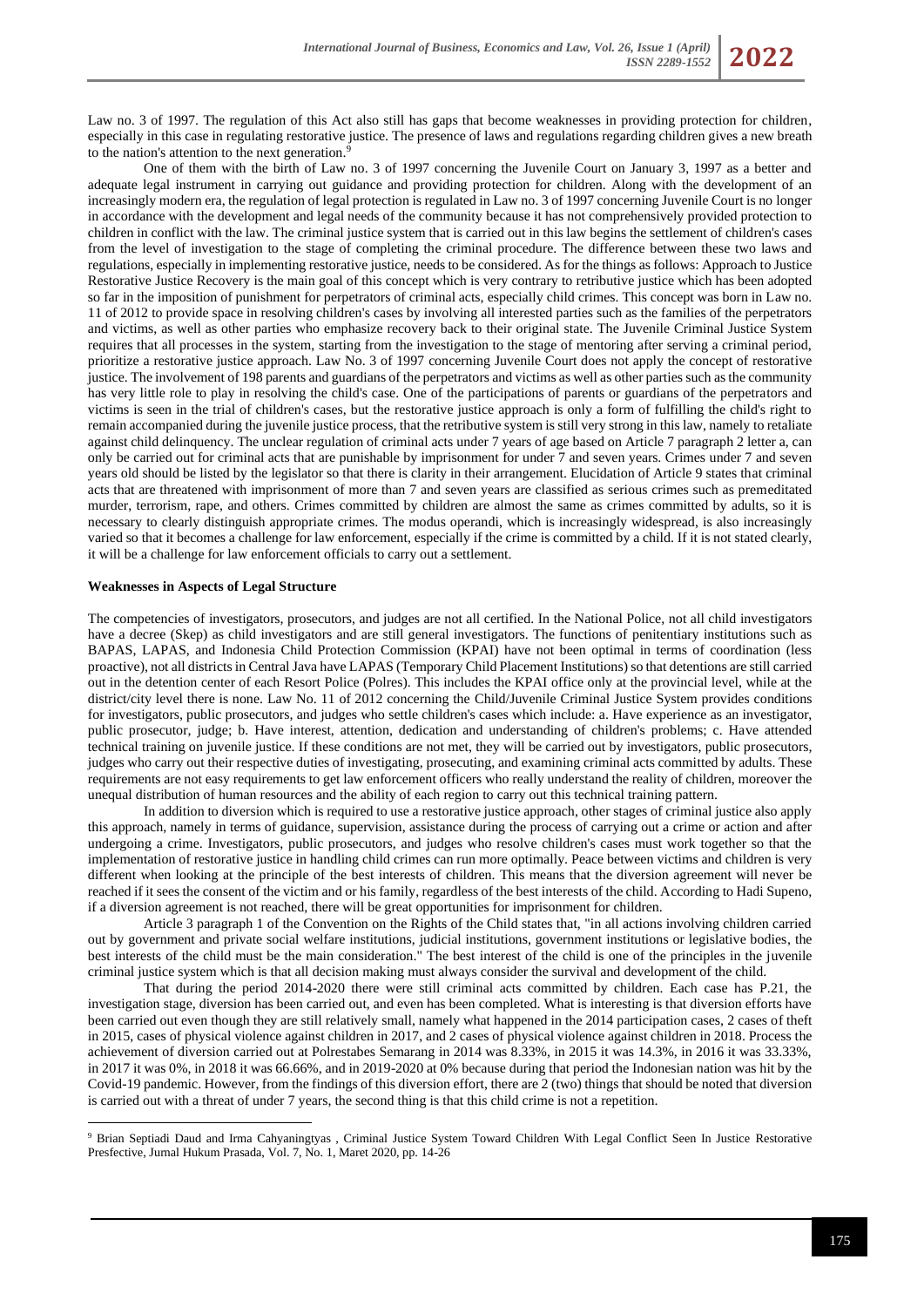The number of cases in 2018 between January and August was 148 cases with 35 children committing crimes, so the number of crimes committed by children was classified as moderate in the jurisdiction of the Central Java Police, which was 23.6%. Judging from this figure, it appears that there was a decrease compared to the previous year, namely 2016 and 2017.

#### **Weaknesses in Legal Culture Aspects**

Public understanding is still low in terms of understanding the investigation process through diversion, where often parties ask for diversion even though the formal requirements for diversion are not fulfilled / the threat is more than 7 years and is a repeat of a crime. Children who violate the law or commit criminal acts are strongly influenced by several factors, namely mainly factors from outside the child such as association, education, playmates and the surrounding environment, because the actions taken by children are generally a process of imitating or influenced by negative actions from other people. that is around it. When a child commits a crime, the formal justice system will place the child in the status of a prisoner whose impact will bring considerable consequences in the child's growth and development. The process of punishing children who commit crimes through the formal criminal justice system by putting children in prison does not succeed in making children a deterrent and becoming a better person to support their growth and development process, it could be that prison actually makes children more professional in committing criminal acts.<sup>10</sup>

The purpose of the child/juvenile justice system is not solely aimed at imposing criminal sanctions on children as perpetrators of criminal acts, but rather focuses on the premise that the imposition of sanctions is a means of supporting the realization of the welfare of children as perpetrators of criminal acts.<sup>11</sup> In order to realize the welfare of children as perpetrators of criminal acts, as far as possible the involvement of children in the juvenile criminal justice process is avoided. In an effort to avoid the negative impact of the juvenile criminal justice process, law enforcement officers must be given the authority to divert the settlement of juvenile criminal cases from the criminal justice process to a process outside the criminal justice system. In an effort to avoid the negative impact of the juvenile criminal justice process, law enforcement officers must be given the authority to divert the settlement of juvenile criminal cases from the criminal justice process to processes outside of criminal justice. Children who are in conflict with the law need to be protected from errors in the application of the laws and regulations imposed on them, which cause mental, physical and social harm. Children according to their nature, a child does not have enough reasoning power to distinguish good and bad things. Crimes committed by children in general are a process of imitating or being influenced by other people or from the influence of the media that children see and read. The formal criminal justice system which ultimately places children in prison status will have a considerable impact or consequence on the growth and development of children. The process of punishment given to children through the formal criminal justice system by putting children in prison did not succeed in deterring the child and becoming a better person to support the process of growth and development. The weak principle of the best interest of the child must obtain the consent of the victim and or the victim's family as well as the willingness of the child and or his family, so that in this case the benchmark is the existence of peace between the victim and the child, not in the best interest of the child. In this case, the diversion process should prioritize the best interests of the child, not just peace between the victim and the child.<sup>12</sup>

The reconstruction of the value of Restorative Justice in the case of children as perpetrators of crimes must be fair. The value of justice is a balance between rights and obligations and receiving rights and carrying out obligations. The value of justice in Pancasila is that all Indonesian people are entitled to the same rights and obligations without any distinction between one another. Meanwhile, for the value of justice in Islamic law, fair is defined as being balanced, impartial, and giving rights to those who are entitled to receive it without being reduced in the slightest and putting everything in its place so that a fair act is an action based on the truth.

The concept of a restorative justice approach is an approach that focuses more on the conditions for creating justice and balance for the perpetrators of crimes and the victims themselves. Procedures and criminal justice mechanisms that focus on sentencing are transformed into a process of dialogue and mediation to create an agreement between the settlement of criminal cases that is fairer and balanced for the victims and perpetrators.<sup>13</sup> Conventional justice mechanisms recognize the existence of restitution or compensation to victims, while Restoration has a broader meaning. Restoration includes restoring the relationship between the victim and the perpetrator. Restoration of this relationship can be based on a mutual agreement between the victim and the perpetrator. The victim can convey about the loss suffered and the perpetrator is also given the opportunity to make up for it, through compensation mechanisms, peace, social work, or other agreements. The concept of restorative justice is important when compared to the conventional criminal system, because there are clear differences between the two. The concept of conventional punishment provides little limitation or space for victims and perpetrators to play an active role in resolving their own criminal cases, while in the concept of restorative justice, the active role of perpetrators and victims is the basis in resolving criminal cases themselves. Indonesia as a country that has ratified the Convention on the Rights of the Child (Convention on the Rights of the Child) through Presidential Decree Number 36 of 1990 is bound by the obligation to provide protection for children, including providing special protection to children in conflict with the law. One form of protection is to implement a special criminal justice system for children in conflict with the law. Article 40 paragraph (1) of the CRC states that "States parties recognize the right of every child who is declared a suspect or is recognized as having violated criminal law to be treated in a manner that is in accordance with increasing the child's sense of respect and dignity, which strengthens the child's respect again. to the human rights and freedoms of others and which takes into account the age of the child and the desire to promote the reintegration of the child and the return of the child to a constructive role in society".<sup>14</sup> This State obligation is also reaffirmed in the United Nations Standard

<sup>10</sup> M. Joni dan Zulchaina Z. Tanamas, 1999, Aspek Hukum Perlindungan Anak dalam Perspektif Konvensi Hak Anak, Citra Aditya Bakti, Bandung, pg. 1 1

<sup>11</sup> Setya Wahyudi, 2011, Implementasi Ide Deversi Dalam Pembaharuan Sistem Peradilan Anak Di Indonesia, Cet. Ke 1 , Genta Publishing, Yogyakarta, pg. 1.

<sup>12</sup> Hardanti Widya Khasna, Criminal Enforcement for Children in Progressive Studies, Indonesian Journal Of Criminal Law Studies 3(1) (2018) 49-60.

<sup>&</sup>lt;sup>13</sup>www.Hukumonline.com/berita/baca/it4e25360a422c2/ approach\_irestorativekan\_justice\_dala

m\_sistem\_pidana\_indonesia\_broleh\_jecky\_tengens\_sh\_ , accessed on 17 September 2020 227

<sup>&</sup>lt;sup>14</sup> Attachment to Presidential Decree No. 36/1990 on the Ratification of the Convention on the Rights of the Child.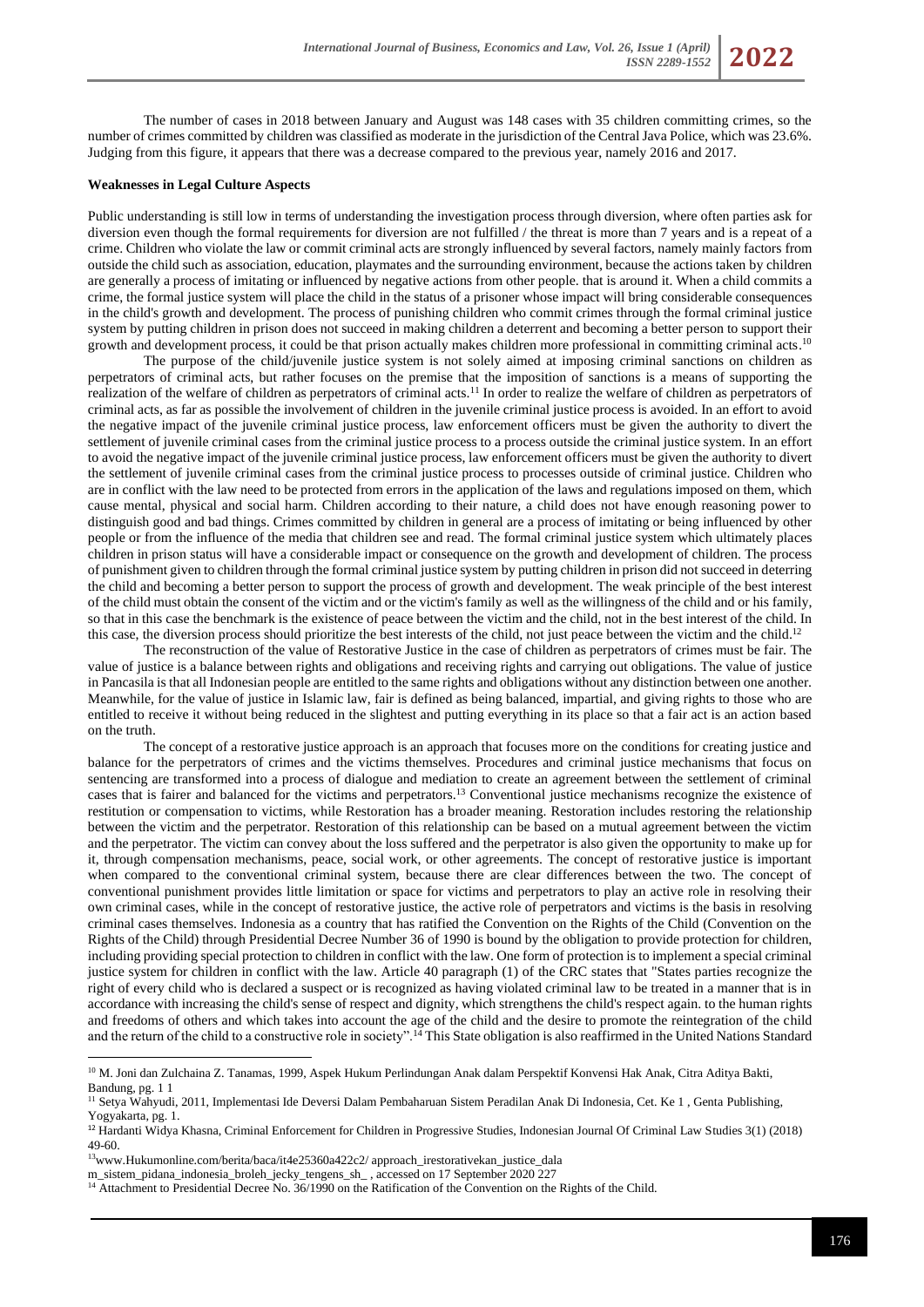Minimum Rules for the Administration of Juvenile Justice, that the objectives of juvenile justice are: the criminal justice system for children/adolescents will prioritize the welfare of adolescents and will ensure that any reaction to juvenile offenders will always commensurate with the conditions both for the violators of the law and for the violations of the law.

The implementation of restorative justice in the diversion policy in the investigation of criminal acts committed by children is currently carried out based on Law Number 11 of 2012 concerning the Juvenile Justice System. The Juvenile Criminal Justice System must prioritize a restorative justice approach, and diversion must be pursued with the aim of achieving peace between victims and children. In addition, resolving child cases outside the judicial process; prevent children from deprivation of liberty; encourage people to participate; and instill a sense of responsibility in children. Therefore, an approach with a restorative settlement model or called restorative justice is more appropriate to be applied in dealing with child offenders. Reconstruction of restorative justice policies in cases of children as perpetrators of crimes based on justice values are: Reconstruction in Article 10 by adding sentences in the second paragraph of letters d and e of Law Number 11 of 2012 concerning the Juvenile Criminal Justice System. So Article 10 reads: Paragraph 1: Diversion Agreements to settle criminal acts in the form of violations, minor crimes, crime without victims, or the value of the victim's loss is not more than the value of the local provincial minimum wage as referred to in Article 9 paragraph (2) can be carried out by investigators together with the perpetrators and/or their families, Community Advisors, and may involve community leaders. Paragraph 2: The Diversion Agreement as referred to in paragraph (1) is carried out by the Investigator on the recommendation of the Community Counselor in the form of: a. reimbursement of losses in the event of a victim; b. medical, psychosocial and religious rehabilitation; c. handover to parents/guardians; d. participation in education or training is accompanied by parental participation in educational institutions or LPKS for a maximum of 3 (three) months; and must be followed by the parents of the child who commits a crime during the period during which the child is undergoing education and training or e. community service and social work for a maximum of 6 (six) months.

#### **CONCLUSION**

The weaknesses of restorative justice policies in cases of children as perpetrators of criminal acts are: a. The weakness of the legal substance is the unclear regulation of criminal acts under 7 years of age based on Article 7 paragraph 2 letter a, which can only be carried out for criminal acts that are punishable by imprisonment for under 7 years. The modus operandi that is increasing is also increasingly varied so that it becomes a challenge for law enforcement. b. The weakness of the legal structure is that the competence of investigators, prosecutors, and judges does not all have certification, coordination among penitentiary institutions such as BAPAS or LAPAS, and Indonesia Child Protecting Commission (KPAI) is not optimal. c. The weakness of the legal culture is the low understanding and awareness of the community regarding restorative justice and the weak principle of the best interests of the child having to get the consent of the victim and or the victim's family as well as the willingness of the child and or his family. Reconstruction of restorative justice policies in cases of children as perpetrators of crimes based on justice values are: Reconstruction in Article 10 by adding a sentence in the second paragraph letter d of Law Number 11 of 2012 concerning the Juvenile Criminal Justice System.

#### **BIBLIOGRAPHY**

Ahmad Ali. 2008. Menguak Tabir Hukum (Suatu Kajian Filosofis dan Sosiologis), Makasar: Universitas Hassanudin.

- Ahmad Irzal Fardiansyah, Sigid Suseno, Mien Rukmini, Lies Sulistiani, Parental Responsibility Of Children Crime In Indonesian Criminal Adat Law, Jurnal Hukum & Pembangunan Vol. 50 No. 4 (2020).
- Anis Mashdurohatun, Adhi Budi Susilo, Bambang Tri Bawono Copyright Protection Towards The Society 5.0, Journal Of Southwest Jiaotong University / Vol.56 No.2 Apr. 2021.

Attachment to Presidential Decree No. 36/1990 on the Ratification of the Convention on the Rights of the Child.

Brian Septiadi Daud and Irma Cahyaningtyas , Criminal Justice System Toward Children With Legal Conflict Seen In Justice Restorative Presfective, Jurnal Hukum Prasada, Vol. 7, No. 1, Maret 2020.

Ediwarman "Monograf Metodologi Penelitian Hukum (Panduan Penulisan Tesis dan Disertasi)" Medan,2014.

- Lawrence M. Friedman, *The Legal System: A Social Science Perspective*, New York: [Russell Sage Foundation,](https://en.wikipedia.org/wiki/Russell_Sage_Foundation) 1975.
- M. Joni dan Zulchaina Z. Tanamas, 1999, Aspek Hukum Perlindungan Anak dalam Perspektif Konvensi Hak Anak, Citra Aditya Bakti, Bandung.
- Nur Indah Setyoningrum and Anis Mashdurohatun, Restorative Justice in Children's Criminal Jurisdiction System through Diversion, Law Development Journal, Volume 2 Issue 4, December 2020.
- Setya Wahyudi, 2011, Implementasi Ide Deversi Dalam Pembaharuan Sistem Peradilan Anak Di Indonesia, Cet. Ke 1 , Genta Publishing, Yogyakarta,
- Sriwiyanti, Wahyu Saefudin dan Siti Aminah, Restorative Justice for Juvenile Offenders in Indonesia: A Study of Psychological Perspective and Islamic Law, JIL: Journal of Islamic Law, Vol. 2, No. 2, 2021.
- Sukarmi, Anis Mashdurohatun, and Denny Suwondo, Impact of Traffic Congestion on Economic Welfare of Semarang City Community, Journal of Xidian University, Volume 16, Issue 2, 2022.
- www.Hukumonline.com/berita/baca/it4e25360a422c2/ approach\_irestorativekan\_justice\_dala m\_sistem\_pidana\_indonesia\_broleh\_jecky\_tengens\_sh\_ , accessed on 17 September 2020 227